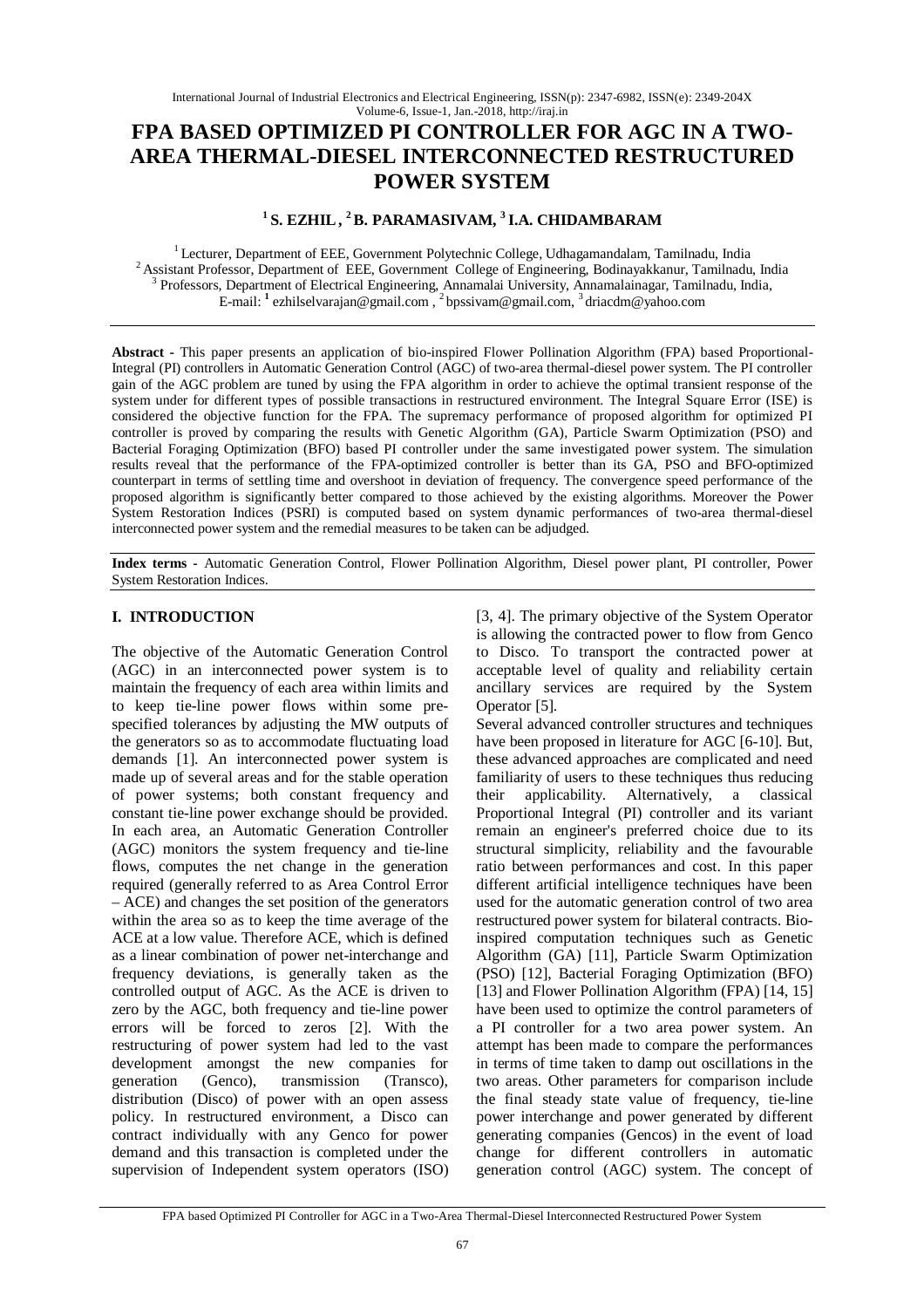International Journal of Industrial Electronics and Electrical Engineering, ISSN(p): 2347-6982, ISSN(e): 2349-204X Volume-6, Issue-1, Jan.-2018, http://iraj.in

distribution companies (Disco) participation matrix to simulate different possible transactions is used in this study. The proposed Flower Pollination Algorithm (FPA) is a newly developed heuristic optimization method based on Pollination of flowers. It has only one key parameter p (switch probability) which makes the algorithm easier to implement and faster to reach optimum solution. FPA has special capabilities such as extensive domain search with quality and consistency solution. Large-scale power system when faces severe disturbance requires quick recovery of the power system and can somewhat be able to avoid blackouts with the black start units which can be able to produce power for the auxiliaries of the thermal units without black start capabilities. Under this situation a conventional frequency control i.e., a governor may no longer be able to compensate for such load changes due to the slow response. Therefore, in an inter area mode, damping out the critical electromechanical oscillations is essential and has to be implemented properly in an interconnected system. Proper monitoring of the system frequency deviations and remedial actions to overcome frequency excursions are more likely to protect the system before it enters an emergency mode of operation. Special attention is therefore given to the behavior of network parameters, control equipments as they affect the voltage and frequency regulation during the restoration process. During restoration due to wide fluctuations in the frequency and voltage it becomes very difficult to maintain the integrity in the system [16, 17]. The purpose of this paper is to provide a conceptually computational methodology for ensuring the system restoration strategies in a faster manner. To achieve a faster restoration process, new black start generators can be installed allowing network reconfigurations and the load recovery can also be adopted in accelerating the system restoration. In this study to evaluate Power System Restoration Indices (PSRI) based on the Automatic Generation Control (AGC) assessment of two area thermal-diesel interconnected power system in a restructured environment. In this PSRI are useful for system planners to prepare the power system restoration plans and to improve the efficiency of the physical operation of the power system with the increased transmission capacity in the network. From the simulated results it is observed that the restoration process for the system with diesel units ensures improved PSRI which provides good margin of stability.

**II. AGC IN RESTRUCTURED POWER SYSTEM ENVIRONMENT**

| GENCO <sub>1</sub> | GENCO <sub>2</sub> | GENCO <sub>3</sub> | GENCO <sub>4</sub> |
|--------------------|--------------------|--------------------|--------------------|
| Area-1             |                    | $Area-2$           |                    |

The deregulated power system structure changed in such a way that would allow the evolving of more specialized industries for generation (Genco), transmission (Transco) and distribution (Disco). In the restructured power system, Discos in each area can contract with Gencos in its own or other areas. As there are several Gencos and Discos in the restructured power system, a Disco has the freedom to have a contract with any Genco for transaction of power. Such transactions are called bilateral transactions [7]. All the transactions have to be cleared through an impartial entity called an Independent System Operator (ISO). The ISO has to control a number of so-called ancillary services, one of which is load frequency control. There is some difference between the AGC operation in conventional and deregulation environment. After deregulation, optimization and operation are changed but their basic idea for AGC is kept same. In the new environment, Discos may contract power from any Gencos and independent system operator has to supervise these contracts. Disco Participation Matrix (DPM) concept is taken to understand the several contracts that are implemented by the Gencos and Discos [7]. A DPM is a matrix with the number of rows equal to the number of Gencos and the number of columns equal to the number of Discos in the system [8]. Each entry in this matrix can be thought of as fraction of a total load contracted by a Disco towards a Genco. The sum of all the entries in a column DPM is unity. In this study two-area interconnected power system in which each area has two Gencos and two Discos. Let Genco<sub>1</sub>, Genco<sub>2</sub>,  $Disco_1$ ,  $Disco_2$  be in area 1 and Genco<sub>3</sub>, Genco<sub>4</sub>, Disco<sub>3</sub>, Disco<sub>4</sub> be in area 2 as shown in Fig 1. The corresponding DPM is given as follows

$$
DPM = \begin{bmatrix} cpf_{11} & cpf_{12} & cpf_{13} & cpf_{14} \\ cpf_{21} & cpf_{22} & cpf_{23} & cpf_{24} \\ cpf_{31} & cpf_{32} & cpf_{33} & cpf_{34} \\ cpf_{41} & cpf_{42} & cpf_{43} & cpf_{44} \end{bmatrix}
$$

where cpf represents "Contract Participation Factor" and is like signals that carry information as to which the Genco has to follow the load demanded the Disco. The actual and scheduled steady state power flow through the tie-line are given

$$
\Delta P_{\text{tid-2, scheduled}} = \sum_{i=1}^{2} \sum_{j=3}^{4} cpf_{ij} \Delta P_{Lj} - \sum_{i=3}^{4} \sum_{j=1}^{2} cpf_{ij} \Delta P_{Lj}
$$
(2)

$$
\Delta P_{\text{tie 1-2, actual}} = (2 \pi T_{12} / s) (\Delta F_1 - \Delta F_2)
$$
 (3)

And at any given time, the tie-line power error is defined as

$$
\Delta P_{\text{tie 12, error}} = \Delta P_{\text{tie 12, actual}} - \Delta P_{\text{tie 12, scheduled}} \tag{4}
$$

The error signal is used to generate the respective ACE signals as in the traditional scenario

$$
ACE_{1} = \beta_1 \Delta F_1 + \Delta P_{tie 1-2, error}
$$
 (5)

$$
ACE_{2} = \beta_{2} \Delta F_{2} + \Delta P_{tie2-1, error}
$$
 (6)

FPA based Optimized PI Controller for AGC in a Two-Area Thermal-Diesel Interconnected Restructured Power System

(1)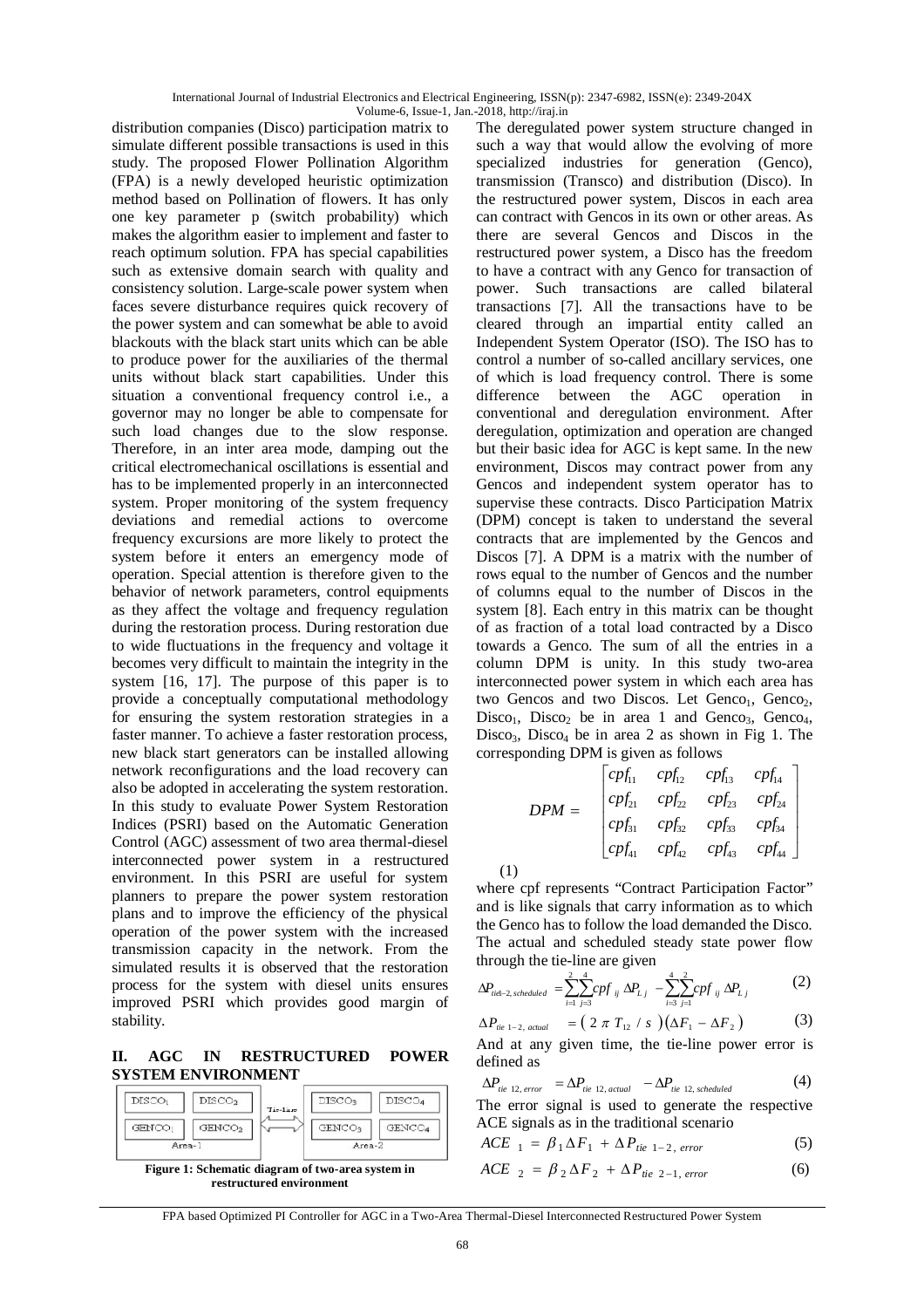International Journal of Industrial Electronics and Electrical Engineering, ISSN(p): 2347-6982, ISSN(e): 2349-204X Volume-6, Issue-1, Jan.-2018, http://iraj.in

For two area system as shown in Fig.1, the contracted power supplied by i<sup>th</sup> Genco is

$$
\Delta P g_{i} = \sum_{j=1}^{DISCO} \frac{=4}{cpf_{ij} \Delta P_{Lj}}
$$
 (7)

In the proposed LFC implementation, the contracted load is fed forward through the DPM matrix to Genco set points. Any mismatch between actual and contracted demands will result in frequency deviations that will drive LFC to re-dispatch the Gencos according to ACE participation factors, i.e.,  $apf_{11}$ ,  $apf_{12}$ ,  $apf_{21}$  and  $apf_{22}$ . The proposed PI controllers are design using FPA and implemented in two-area thermal-diesel power system and are compared with the output responses of the system considered with the PI controllers designed using GA, PSO and BFO algorithms. The detailed small perturbation transfer function block diagram model of the two-area thermal- diesel interconnected restructured power system is shown in Fig.2.



**Figure 2: Linearized model of a two-area thermal diesel interconnected power system in a restructured environment**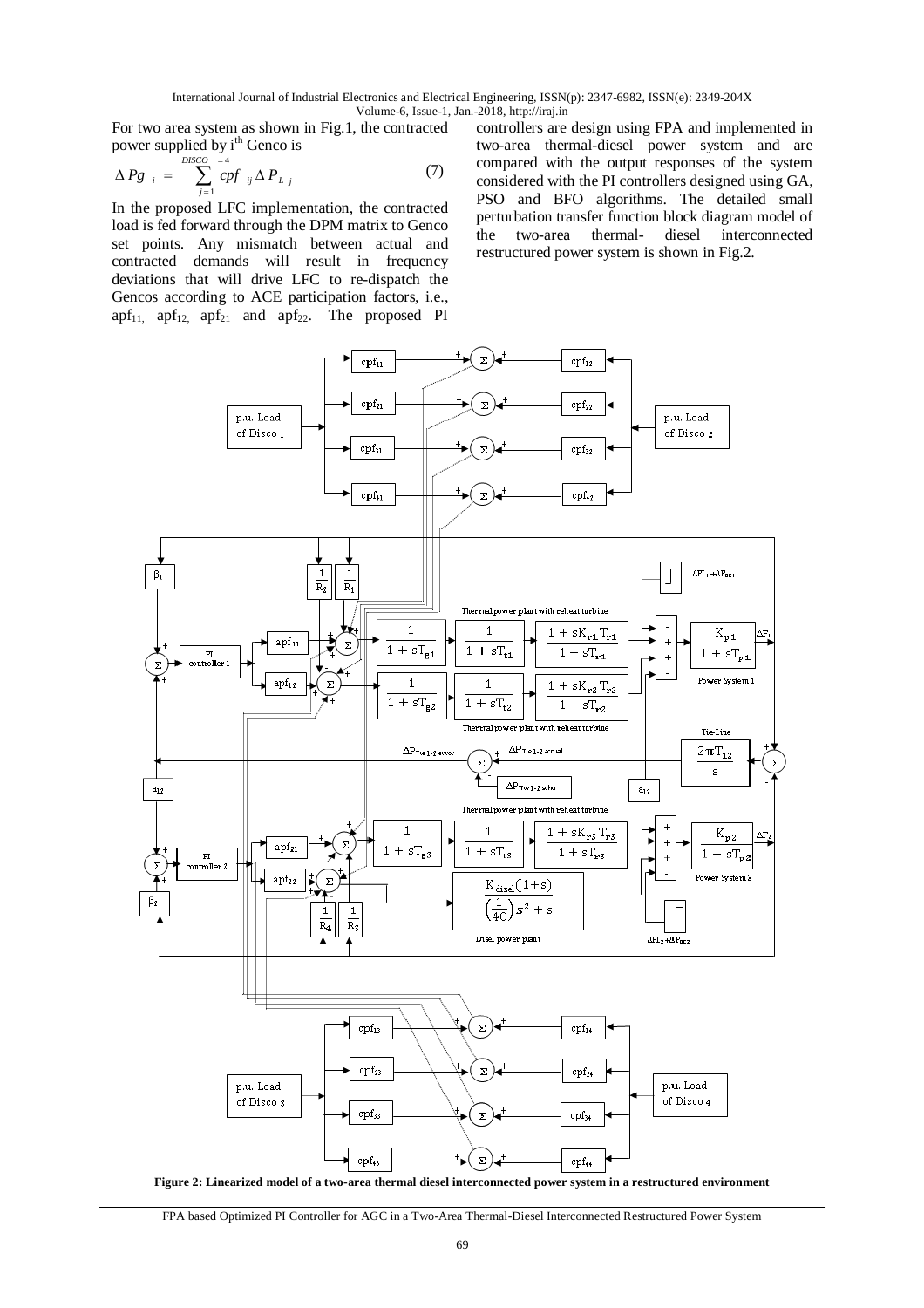## **III. DESIGN OF PI CONTROLLERS USING FPA TECHNIQUE**

Proportional and integral refers to reset action which involves integration of error signal over a period of time. The rate of change of correcting signals is proportional to the error signals. The combination of proportional and integral terms is important to

increase the speed of the response and also to eliminate the steady state error. In this paper, PI controllers are used to improve the dynamic performance of AGC for a two area thermal-diesel power system. The PI control action depends on the proportional gain  $(K_{Pi})$  and Integral controller gainari  $(K_{\text{I}i})$  which vary for different applications. The tuning of these variables depends on the desired responses of the system. The main function of AGC is to control load frequency and tie line power during load disturbance. So the error signals of frequency and tie line power are used as design criteria to tune the PI controller. The error inputs to the controllers are the respective area control errors (ACE) given by Eqs. (5) and (6). The control inputs of the power system u1 and u2 with PI structure are given by Eqs. (8) and (9).

 $u_1 = K_{P1} \, ACE_1 + K_{I1} \int ACE_1 \, dt$  (8)  $u_2 = K_{P2} \, ACE_2 + K_{I2} \int ACE_2 \, dt$  (9)

In this study, FPA is used to tune the PI controller for a two area thermal-diesel interconnected power system. Proportional gain constant  $(K_{Pi})$  and Integral gain constant  $(K_{\text{Ii}})$ , are considered as variables describing a population defined in an FPA. FPA requires an objective function which uses the design criteria to calculate the flower constancy of the defined population. An objective function is created which uses the variables of the population from FPA, passes through a model containing two area power system and obtains the error signals frequency and tie line power. The performance of these responses is measured using performance functions such as Integral of Squared Error (ISE) given by Eqs (10).

 $J = \int_0^{t_{sim}} (\Delta F_1^2)$ (10)

The relative simplicity of this controller is a successful approach towards the zero steady state error in the frequency of the system. With these optimized gain values the performance of the system is analyzed and various PSRI are computed. The proposed Flower Pollination Algorithm based PI controller for solving AGC application

 $\int_0^{t_{sim}} (\Delta F_1^2 + \Delta F_2^2 + \Delta P_{tie}^2) dt$ 

Step 1: Initialize the objective function as given in the equation (10)

Step 2: Initialize a population of  $x = (x_1, x_2 ... x_{NF})$ flowers/pollen gametes with the population size of NF x N. Where NF is the number of flowers as 30 and N is the dimension size depends on the number of controller gain values for each area in the two area system. In this study N is equal to four because PI controller is used to in each area  $(K_{P1}, K_{I1} K_{P2}, K_{I2})$ and calculate the Fitness for each solutions.

Step 3: Find the best solution to the initial population and define a switch probability  $p \in [0, 1]$  and define a stopping criterion (a fixed number of generations/iterations)

Step 4: while (t <Maximum Generation) for  $i = 1$ : n (all n flowers in the population) if rand  $\lt p$ . Draw a (d-dimensional) step vector L which obeys a Levy distribution Global pollination has been done using equation (11). Else draw  $\varepsilon$  from a uniform distribution in [0, 1]. Randomly choose  $j<sup>th</sup>$  and  $k<sup>th</sup>$ flower among all the solutions and do local pollination through equation (13), end if

Step 5: Evaluate new solutions using the objective function. If new solutions are better, update them in the population, end for

Step 6: Find the current best solution  $q$  based on the objective fitness value, end while.

## **IV. EVALUATION OF POWER SYSTEM RESTORATION INDICES**

Power system restoration is well recognized as an important task to reduce the duration of a disturbance that occurs in power systems. The high level strategy of the System Restoration Plan is to restore the integrity of the interconnection as quickly as possible. The system restoration strategies are found closely related to the systems' characteristics. After analyzing the system conditions and characteristics of outages, system restoration planners or dispatchers will select the Power System Restoration Indices (PSRI) which were obtained based on system dynamic performances and the remedial measures to be taken can be adjudged. In this study two-area thermal-diesel interconnected power system in a restructured environment are considered when the system is operating in a normal condition with Gencos units in operation and is one or more Gencos unit outage in any area. From these Restoration Indices the restorative measures like the magnitude of control input, rate of change of control input required can be adjudged. The various power system restoration ( $PSRI<sub>1</sub>$ ,  $PSRI<sub>2</sub>$ ,  $PSRI<sub>3</sub>$  and  $PSRI<sub>4</sub>$ ) indices are calculated as follows

Step 1: The Power System Restoration Index 1 is obtained from the ratio between the settling time of the control input deviation  $\Delta P_{c1}(\tau_{s1})$  response of area 1 and power system time constant  $(T_{p1})$  of area 1

$$
PSRI_1 = \frac{\Delta P_{c1}(\tau_{s1})}{T_{p1}}\tag{11}
$$

Step 2: The Power System Restoration Index 2 is obtained from the ratio between the settling time of the control input deviation  $\Delta P_{c2}(\tau_{s2})$  response of area 2 and power system time constant  $(T_{p2})$  of area 2

$$
PSRI_2 = \frac{\Delta P_{c2}(\tau_{s2})}{T_{p2}}
$$
 (12)

FPA based Optimized PI Controller for AGC in a Two-Area Thermal-Diesel Interconnected Restructured Power System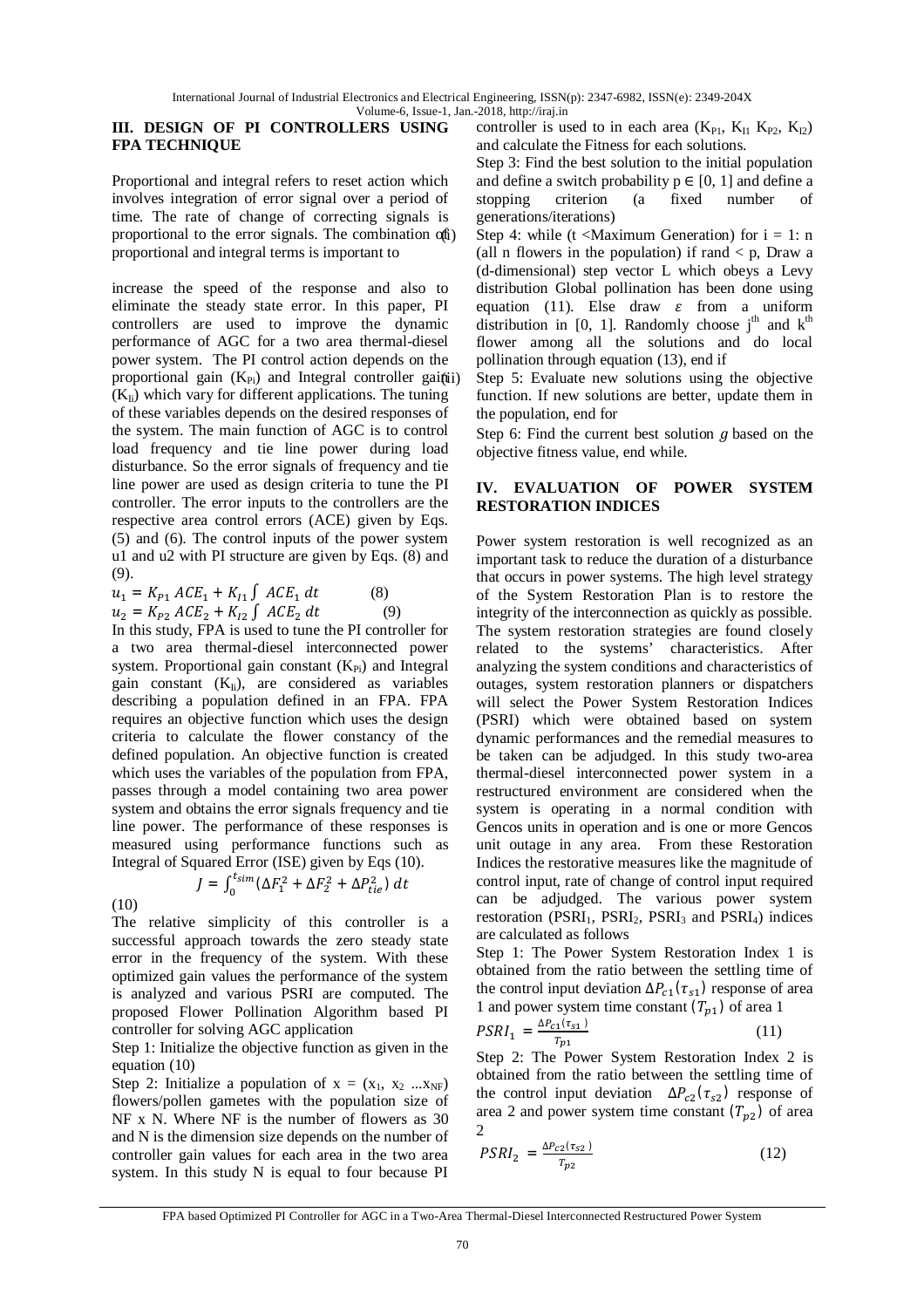**Step 3:** The Power System Restoration Index 3, is obtained from the peak value of the control input deviation  $\Delta P_{c1}(\tau_p)$  response of area 1 with respect to the final value  $\Delta P_{c1}(\tau_s)$ 

$$
PSRI_3 = \Delta P_{c1}(\tau_p) - \Delta P_{c1}(\tau_s)
$$
 (13)

Step 4: The Power System Restoration Index 4 is obtained from the peak value of the control input deviation  $\Delta P_{c2}(\tau_p)$  response of area 1 with respect to the final value  $\Delta P_{c1}(\tau_s)$ 

$$
PSRI_4 = \Delta P_{c2}(\tau_p) - \Delta P_{c2}(\tau_s)
$$
 (14)

### **V. SIMULATION RESULTS AND OBSERVATIONS**

In this study a test system such as two-area interconnected thermal-diesel power system. Both system have two generating unit in each area with different capacities is considered. In thermal-diesel test system consists of area-1 comprises of two thermal reheat power generation units and area -2 comprises of one diesel unit and other unit have thermal reheat power generation unit as shown in Fig 2. The model of the system under study has been developed in MATLAB/SIMULINK environment and FPA program has been written (in.m file). The nominal parameters are given in Appendix. In this work, Flower Pollination Algorithm (FPA) is used to tune the PI controller for a two- area interconnected power system. Proportional gain constant  $(K_P)$ , Integral gain constant  $(K<sub>I</sub>)$ , are considered as variables describing a population defined in an FPA. The optimal solution of control inputs is taken an optimization problem and the cost function in Eq(10) is derived using the frequency deviations of control areas and tie-line power changes which uses the design criteria to calculate the flower constancy of the defined population. The parameter p defines the amount of local search and global search for FPA. To choose this parameter, the proposed method is simulated for various values and that simulated for p varies from 0.1 to 1 with step change of p with step size 0:01 in the range of 0.1 to 1. The optimum PI controller gain values for two area thermal-diesel system are tuned for various case studies are listed in the Table1. These PI controllers are implemented in a proposed power system for different types of transactions and compared with GA, PSO and BFO techniques. Based on the transaction made between them, it can be classified into two types of transactions. If a Disco has the contract with the Genco of the same area is called as poolco based transaction and if a Disco has a contract with a Genco of another area is called as bilateral based transactions. Two different transactions were considered as follows.

#### **Scenario 1:** Poolco based transaction

In this scenario, Gencos participate only in the load following control of their areas. It is assumed that a large step load change occurs in area1 alone, i.e. (0.2 p.u MW) load change in  $Disco<sub>1</sub>$  and  $Disco<sub>2</sub>$ . Disco<sub>3</sub> and Disco<sub>4</sub> do not demand power from any other Gencos, and then corresponding "cpf" is zero. Assume that a case of Pool-co based contracts between Discos and available Gencos is simulated based on the following Disco Participation Matrix (DPM) referring to Eq (1) is considered as

൦ = ܯܲܦ 0.5 0.5 0.0 0.0 0.5 0.5 0.0 0.0 0.0 0.0 0.0 0.0 0.0 0.0 0.0 0.0 ൪ (15)

 $Disco<sub>1</sub>$  and  $Disco<sub>2</sub>$  demand identically from their local Gencos, viz., Genco<sub>1</sub> and Genco<sub>2</sub>. Therefore,  $\text{cpf}_{11} =$  $\text{cpf}_{12} = 0.5$  and  $\text{cpf}_{21} = \text{cpf}_{22} = 0.5$ . It may happen that a Disco violates a contract by demanding more power than that specified in the contract and this excess power is not contracted to any of the Gencos. This uncontracted power must be supplied by the Gencos in the same area to the Disco. It is represented as a local load of the area but not as the contract demand. Consider scenario-1 again with a modification that Disco demands as given in Table 1 (case 1- 4). The optimum PI controller gain values for a two-area thermal-diesel power system are tuned using FPA for various case studies (case 1- 4) and are tabulated in the Table1. Then proposed controllers are also tuned with GA, PSO and BFO technique and are implemented in a two-area restructured power system for different types of case studies. In Fig 3 shows comparative transient performances of thermal-diesel power system for given load perturbation and results are tabulated in Table2. From the Fig 3, it can observed that the oscillations in the area frequencies and tie-line power deviations have decreased to a considerable extent with FPA tuned PI controller when compared the output responses obtained using GA, PSO and BFO technique based PI controller. It can be inferred that FPA tuned PI controller gives better results in terms of settling time, overshoot and undershoot. Simulation results reveals the accuracy of finding the best solution and convergence speed performance of the proposed algorithm is significantly better compared to those achieved by the existing algorithms. The settling time  $(\tau_s)$  and peak over /under shoot (Mp) of the control input deviations  $(\Delta P_c)$  in both the area were obtained from Fig 3(d, e). From the Fig the corresponding various power system restoration indices are calculated and tabulated in Table3 and 4 (case 1-4) for different diesel power plant participation factors ( $\text{apf}_{22} = 0.5, 0.4, 0.3, 0.2$ ). Scenario 2: Bilateral based transaction

All Discos contracts with the Gencos for power as per the following DPM,

| $\text{DPM} = \begin{bmatrix} 0.4 & 0.35 & 0.2 & 0.2 \\ 0.2 & 0.25 & 0.2 & 0.3 \\ 0.25 & 0.3 & 0.4 & 0.3 \\ 0.15 & 0.1 & 0.2 & 0.2 \end{bmatrix}$ |  |  |      |
|---------------------------------------------------------------------------------------------------------------------------------------------------|--|--|------|
|                                                                                                                                                   |  |  | (16) |
|                                                                                                                                                   |  |  |      |

FPA based Optimized PI Controller for AGC in a Two-Area Thermal-Diesel Interconnected Restructured Power System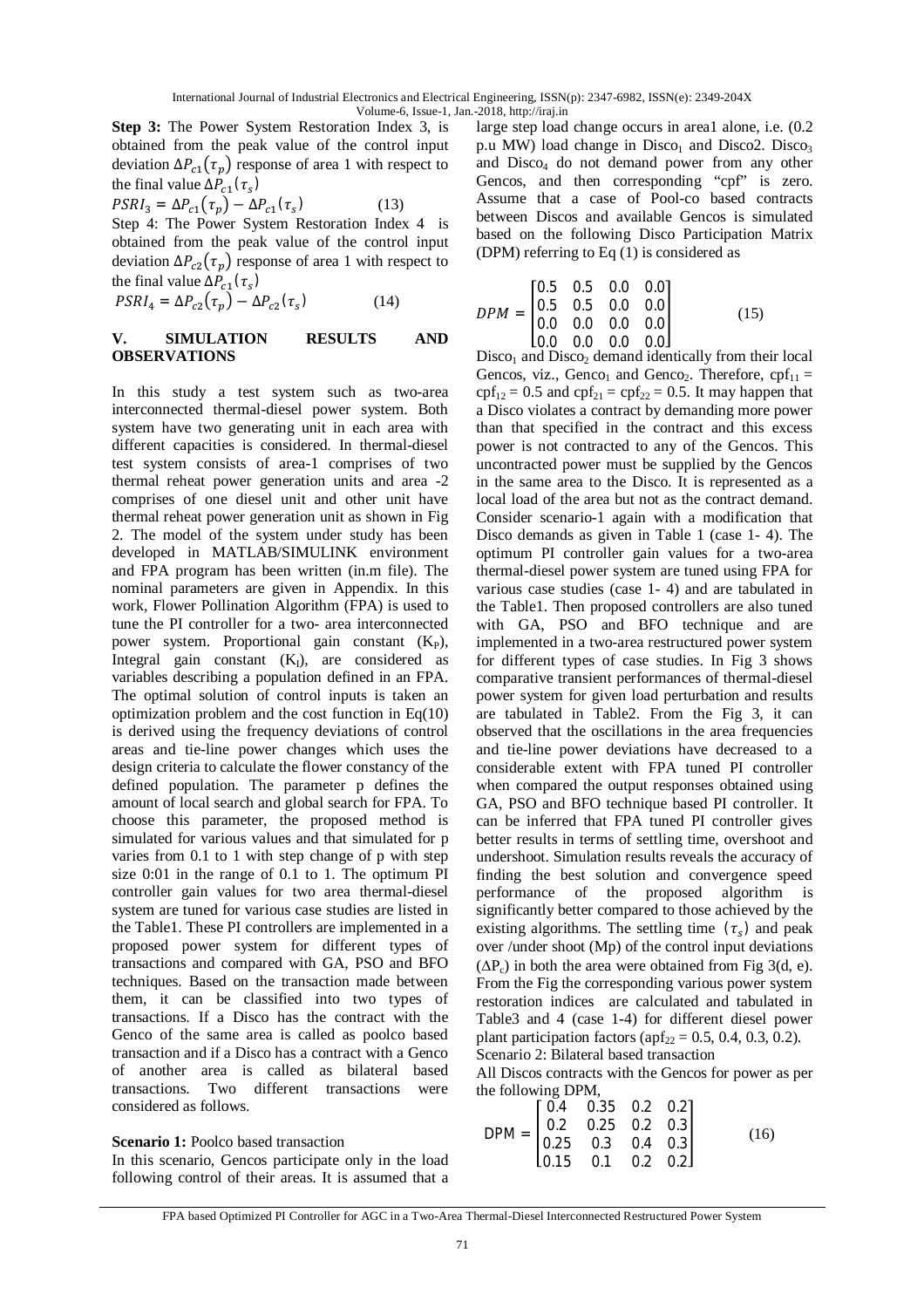In this case, the Disco<sub>1</sub>, Disco<sub>2</sub>, Disco<sub>3</sub> and Disco<sub>4</sub>, demands 0.25 pu.MW, 0.15 pu.MW, 0.3 pu.MW and 0.1 pu.MW from Gencos as defined by cpf in the DPM matrix. Each Gencos for thermal-thermal system participates in AGC as defined by the following ACE participation factor  $apf_{11} = apf_{12} = 0.5$ and  $\text{apf}_{21} = \text{apf}_{22} = 0.5$ . In thermal-diesel system, the diesel power plant participation factors have been considered with various participation factors like  $apf_{22} = 0.5, 0.4, 0.3, 0.2$ . The corresponding power system restoration indices are calculated from dynamic output responses of the proposed test system using FPA tuned PI controller is shown in Table 3 and 4 (case 5-8) for different gas power plant participation factors ( $apf_{22} = 0.5$ , 0.4, 0.3, 0.2.). Apart from the normal operating condition of the test systems few other case studies like outage Genco-2 in area 1 and uncontracted power demand in any area and Disco Participation Matrix (19) is considered. The corresponding PSRI are evaluated using Eq (14- 17) for the both test system and tabulated in Table 3 and 4 (case 9-12).

The main focus in this paper PSRI are useful for system planners for restoration planning in advance. (i) If  $1.0 \leq \text{PSRI}_{11}$ ,  $\text{PSRI}_{2} \leq 2.0$ , then the system subject to a large steady error for step load changes. The integral control action is required based on the performance criteria. The integral controller gain of each control area has to be increased causing the speed changer valve to open up widely. Thus the speed- changer position attains a constant value only when the frequency error is reduced to zero.

(ii) If  $PSRI_1$ ,  $PSRI_2 \geq 2.0$ , then the system required more amount of distributed generation requirement is needed and the FACTS devices are needed to improvement tie-line power oscillations.

(iii) If  $0.2 \leq \text{PSRI}_3$ ,  $\text{PSRI}_4 \leq 0.3$ , then the system required the stabilization of frequency oscillations in an interconnected power system. In deregulated system, regulation and load following are the two frequency-related ancillary services required for balancing the varying load with matching generation. In cases where a dramatic decline in frequency occurs during the restoration process, it is necessary to reduce the amount of load that are connected, which can be accomplished by the application of under load shedding scheme.

(iv) If  $PSRI_3$ ,  $PSRI_4 \leq 0.3$ , then the system is vulnerable and the system becomes unstable and may result to blackout. To restore the system as quickly as possible, especially for a bulk system, partitioning system into islands is necessary. Islands are resynchronizes after restoration of each island. Major actions involved in this restoration process are start up of black start units, cranking of non-black start

units, restoration of islands, and synchronization of islands.



**Figure 3(e): ΔPc2 (p.u.MW) Vs Time (s) Figure 3: Dynamic responses of the frequency deviations, tieline power deviations, and Control input deviations for a two area thermal-diesel system using PI controllers (case-1)**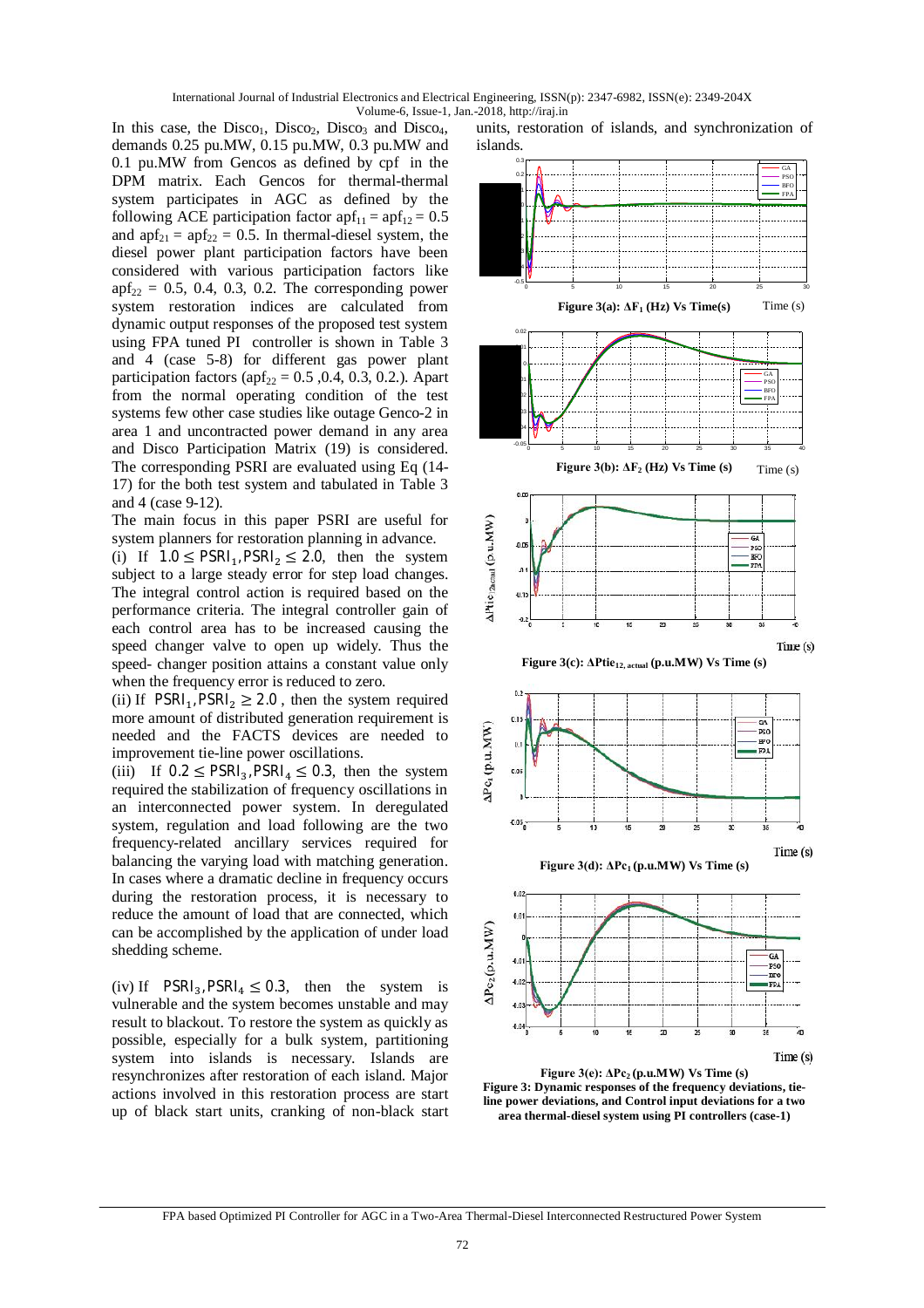International Journal of Industrial Electronics and Electrical Engineering, ISSN(p): 2347-6982, ISSN(e): 2349-204X Volume-6, Issue-1, Jan.-2018, http://iraj.in

| Two-area<br>thermal-<br>thermal |         | PI controller<br>gain of area 1 |         | PI controller<br>gain of area 2 | Load demand in pu.MW |                    |                    |                    | un contracted<br>load demand<br>pu.MW |        |
|---------------------------------|---------|---------------------------------|---------|---------------------------------|----------------------|--------------------|--------------------|--------------------|---------------------------------------|--------|
| system                          | $K_{P}$ | $K_I$                           | $K_{P}$ | $K_I$                           | Disco <sub>1</sub>   | Disco <sub>2</sub> | Disco <sub>3</sub> | Disco <sub>4</sub> | area1                                 | area 2 |
| Case 1                          | 0.241   | 0.353                           | 0.101   | 0.236                           | 0.2                  | 0.2                | 0.0                | 0.0                | 0.0                                   | 0.0    |
| Case 2                          | 0.295   | 0.391                           | 0.141   | 0.208                           | 0.2                  | 0.2                | 0.0                | 0.0                | 0.1                                   | 0.0    |
| Case 3                          | 0.326   | 0.456                           | 0.164   | 0.224                           | 0.2                  | 0.2                | 0.0                | 0.0                | 0.0                                   | 0.1    |
| Case 4                          | 0.305   | 0.425                           | 0.176   | 0.256                           | 0.2                  | 0.2                | 0.0                | 0.0                | 0.1                                   | 0.1    |
| Case 5                          | 0.271   | 0.161                           | 0.234   | 0.291                           | 0.25                 | 0.15               | 0.3                | 0.1                | 0.0                                   | 0.0    |
| Case 6                          | 0.326   | 0.183                           | 0.275   | 0.345                           | 0.25                 | 0.15               | 0.3                | 0.1                | 0.1                                   | 0.0    |
| Case 7                          | 0.334   | 0.203                           | 0.288   | 0.349                           | 0.25                 | 0.15               | 0.3                | 0.1                | 0.0                                   | 0.1    |
| Case 8                          | 0.348   | 0.376                           | 0.294   | 0.383                           | 0.25                 | 0.15               | 0.3                | 0.1                | 0.1                                   | 0.1    |
| Case 9                          | 0.261   | 0.247                           | 0.304   | 0.741                           | 0.32                 | 0.08               | 0.26               | 0.14               | 0.0                                   | 0.0    |
| Case $10$                       | 0.304   | 0.238                           | 0.315   | 0.348                           | 0.32                 | 0.08               | 0.26               | 0.14               | 0.1                                   | 0.0    |
| Case 11                         | 0.317   | 0.253                           | 0.323   | 0.367                           | 0.32                 | 0.08               | 0.26               | 0.14               | 0.0                                   | 0.1    |
| Case 12                         | 0.334   | 0.267                           | 0.337   | 0.391                           | 0.32                 | 0.08               | 0.26               | 0.14               | 0.1                                   | 0.1    |

**Table 1 Optimal PI controller gain values using FPA for two-area reheat thermal- diesel power system with corresponding Load demand change**

**Table 2 Comparison of the system dynamic performance for two-area thermal-diesel power system (case-1)**

| PI controller |              | Setting time $(\tau_s)$ in sec |                         | Peak over / under shoot |                    |                                      |  |
|---------------|--------------|--------------------------------|-------------------------|-------------------------|--------------------|--------------------------------------|--|
| design        | $\Delta F_1$ | $\Delta F_2$                   | $\Delta P_{\text{tie}}$ | $\Delta F_1$ in Hz      | $\Delta F_2$ in Hz | $\Delta P_{\text{tie}}$ in<br>p.u.MW |  |
| <b>GA</b>     | 20.64        | 35.25                          | 22.47                   | 0.473                   | 0.045              | 0.145                                |  |
| <b>PSO</b>    | 19.57        | 33.64                          | 20.78                   | 0.431                   | 0.041              | 0.132                                |  |
| <b>BFO</b>    | 17.45        | 32.39                          | 19.34                   | 0.395                   | 0.037              | 0.121                                |  |
| <b>FPA</b>    | 16.34        | 30.14                          | 17.78                   | 0.344                   | 0.031              | 0.104                                |  |

**Table 3 PSRI for two-area interconnected power system using FPA based PI controller considering diesel power plant participation factors** (apf<sub>22</sub>) = 0.5 and (apf<sub>22</sub>) = 0.4

|         |                   |                   |                   | PSRI for thermal-diesel power system |                                                                        | PSRI for thermal-diesel power system |                                                               |                   |                   |          |
|---------|-------------------|-------------------|-------------------|--------------------------------------|------------------------------------------------------------------------|--------------------------------------|---------------------------------------------------------------|-------------------|-------------------|----------|
| Load    |                   |                   |                   |                                      | considering apf <sub>11</sub> = $apf_{12} = apf_{21} = 0.5$ and diesel |                                      | considering $apf_{11} = apf_{12} = apf_{21} = 0.5$ and diesel |                   |                   |          |
| demand  |                   |                   |                   |                                      | power plant participation factors $(apf_{22}) = 0.5$                   |                                      | power plant participation factors $(apf_{22}) = 0.4$          |                   |                   |          |
| change  | PSRI <sub>1</sub> | PSRI <sub>2</sub> | PSRI <sub>2</sub> | PSRI <sub>4</sub>                    |                                                                        | PSRI <sub>1</sub>                    | PSRI <sub>2</sub>                                             | PSRI <sub>3</sub> | PSRI <sub>4</sub> |          |
|         |                   |                   |                   |                                      | $P_{c2}$                                                               |                                      |                                                               |                   |                   | $P_{c2}$ |
| Case 1  | 1.235             | 1.319             | 0.166             | 0.023                                | 0.138                                                                  | 1.237                                | 1.321                                                         | 0.167             | 0.024             | 0.141    |
| Case 2  | 1.534             | 1.457             | 0.234             | 0.036                                | 0.257                                                                  | 1.538                                | 1.458                                                         | 0.235             | 0.037             | 0.259    |
| Case 3  | 1.463             | 1.732             | 0.163             | 0.128                                | 3.922                                                                  | 1.464                                | 1.735                                                         | 0.164             | 0.129             | 3.924    |
| Case 4  | 1.771             | 1.864             | 0.242             | 0.123                                | 3.827                                                                  | 1.773                                | 1.866                                                         | 0.243             | 0.124             | 3.828    |
| Case 5  | 1.242             | 1.257             | 0.211             | 0.173                                | 1.736                                                                  | 1.243                                | 1.258                                                         | 0.212             | 0.175             | 1.737    |
| Case 6  | 1.554             | 1.306             | 0.315             | 0.186                                | 1.632                                                                  | 1.556                                | 1.307                                                         | 0.316             | 0.187             | 1.633    |
| Case 7  | 1.218             | 1.568             | 0.216             | 0.263                                | 4.603                                                                  | 1.219                                | 1.569                                                         | 0.218             | 0.264             | 4.604    |
| Case 8  | 1.667             | 1.689             | 0.313             | 0.274                                | 4.121                                                                  | 1.671                                | 1.691                                                         | 0.316             | 0.275             | 4.123    |
| Case 9  | 2.086             | 2.191             | 0.608             | 0.166                                | 1.627                                                                  | 2.087                                | 2.193                                                         | 0.609             | 0.167             | 1.628    |
| Case 10 | 2.172             | 2.008             | 1.105             | 0.176                                | 1.694                                                                  | 2.173                                | 2.009                                                         | 1.106             | 0.177             | 1.695    |
| Case 11 | 2.161             | 2.102             | 1.097             | 0.217                                | 4.462                                                                  | 2.169                                | 2.105                                                         | 1.098             | 0.218             | 4.464    |
| Case 12 | 2.269             | 2.079             | 1.214             | 0.289                                | 4.479                                                                  | 2.272                                | 2.081                                                         | 1.213             | 0.290             | 4.480    |

**Table 4 PSRI for two-area interconnected power system using FPA based PI controller considering diesel power plant participation factors** (apf<sub>22</sub>) = 0.3 and (apf<sub>22</sub>) = 0.2

|        | PSRI for thermal-diesel power system                 |                   |                   |                   |                                                               |                                                               | PSRI for thermal-diesel power system |                   |                   |          |
|--------|------------------------------------------------------|-------------------|-------------------|-------------------|---------------------------------------------------------------|---------------------------------------------------------------|--------------------------------------|-------------------|-------------------|----------|
| Load   |                                                      |                   |                   |                   | considering $apf_{11} = apf_{12} = apf_{21} = 0.5$ and diesel | considering $apf_{11} = apf_{12} = apf_{21} = 0.5$ and diesel |                                      |                   |                   |          |
| demand | power plant participation factors $(apf_{22}) = 0.3$ |                   |                   |                   |                                                               | power plant participation factors $(apf_{22}) = 0.2$          |                                      |                   |                   |          |
| change | PSRI <sub>1</sub>                                    | PSRI <sub>2</sub> | PSRI <sub>3</sub> | PSRl <sub>4</sub> |                                                               | PSRI <sub>1</sub>                                             | PSRI <sub>2</sub>                    | PSRI <sub>3</sub> | PSRI <sub>4</sub> |          |
|        |                                                      |                   |                   |                   | $P_{c2}$                                                      |                                                               |                                      |                   |                   | $P_{c2}$ |
| Case 1 | 1.238                                                | 1.323             | 0.168             | 0.025             | 0.143                                                         | 1.239                                                         | 1.324                                | 0.169             | 0.026             | 0.144    |
| Case 2 | 1.539                                                | 1.459             | 0.236             | 0.038             | 0.261                                                         | 1.540                                                         | 1.461                                | 0.235             | 0.039             | 0.263    |
| Case 3 | 1.465                                                | 1.736             | 0.165             | 0.130             | 3.925                                                         | 1.466                                                         | 1.737                                | 0.166             | 0.131             | 3.926    |
| Case 4 | 1.774                                                | 1.867             | 0.244             | 0.125             | 3.829                                                         | 1.775                                                         | 1.868                                | 0.245             | 0.126             | 3.830    |

FPA based Optimized PI Controller for AGC in a Two-Area Thermal-Diesel Interconnected Restructured Power System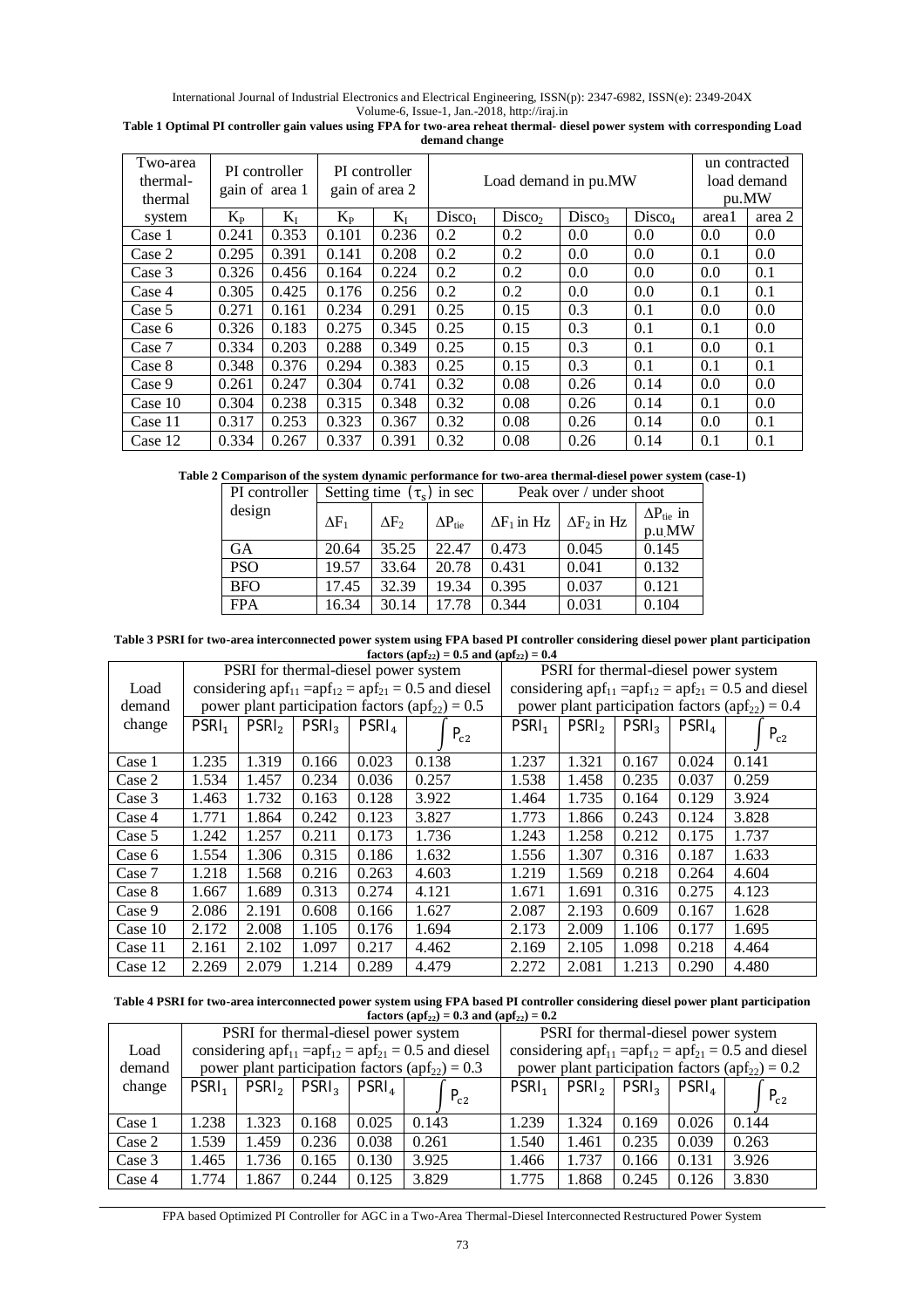| Case 5    | 1.244 | 1.259 | 0.213 | 0.176 | .738  | 1.246 | .261  | 0.214 | 0.177 | .739  |
|-----------|-------|-------|-------|-------|-------|-------|-------|-------|-------|-------|
| Case 6    | 1.557 | 1.308 | 0.317 | 0.188 | 1.632 | 1.558 | .309  | 0.318 | 0.189 | 1.634 |
| Case 7    | 1.220 | .571  | 0.219 | 0.265 | 4.603 | 1.221 | .573  | 0.220 | 0.266 | 4.605 |
| Case 8    | 1.673 | 1.692 | 0.318 | 0.276 | 4.124 | 1.675 | 1.693 | 0.319 | 0.277 | 4.125 |
| Case 9    | 2.088 | 2.194 | 0.610 | 0.168 | .629  | 2.089 | 2.196 | 0.611 | 0.169 | 1.630 |
| Case $10$ | 2.175 | 2.010 | 1.108 | 0.178 | 1.696 | 2.176 | 2.011 | 1.109 | 0.179 | 697   |
| Case 11   | 2.172 | 2.106 | 1.099 | 0.219 | 4.465 | 2.173 | 2.107 | 1.101 | 0.220 | 4.466 |
| Case 12   | 2.274 | 2.083 | 1.215 | 0.291 | 4.481 | 2.275 | 2.084 | 1.216 | 0.292 | 4.482 |

International Journal of Industrial Electronics and Electrical Engineering, ISSN(p): 2347-6982, ISSN(e): 2349-204X Volume-6, Issue-1, Jan.-2018, http://iraj.in

### **CONCLUSION**

This study presents the design and performance evaluation of Flower Pollination Algorithm (FPA) optimized PI controller for Automatic Generation Control of two-area thermal-diesel power system in restructured environment. The superiority of the proposed FPA approach has been shown by comparing the results with GA, PSO and BFO technique for the same interconnected power system. It is observed that the proposed FPA optimized PI controller outperforms the GA, PSO and BFO optimized PI controller and the best performance is obtained with FPA optimized PI controller. Moreover Power System Restoration Indices (PSRI) can be utilized to help the system operators even in real time by suggesting relevant actions taken to adhere for the automation of the power system restoration. The proposed thermal-diesel test system shows better performance to ensure improved PSRI in order to provide reduce the restoration time, thereby improving the system reliability.

#### **ACKNOWLEDGEMENTS**

The authors wish to thank the authorities of Annamalai University, Annamalainagar, Tamilnadu, India for the facilities provided to prepare this paper

#### **REFERENCES**

- [1] Shashi Kant Pandey, Soumya R. Mohanty, Nand Kishor, A literature survey on load–frequency control for conventional and distribution generation power systems, Renewable and Sustainable Energy Reviews, Vol.25:318-334, 2013.
- [2] Sadia Firdous, Mohammed Abdul Rahman Uzair, Load Frequency Control Techniques, International Journal of Science, Engineering and Technology Research, Vol.4 (No.8): 2887-2893, 2015.
- [3] Naimul Hasan, An Overview of AGC Strategies in Power System, International Journal of Emerging Technology and Advanced Engineering, Vol**.** 2(No.8):56-64, 2012.
- [4] Mukta, Balwinder Singh Surjan, Load Frequency Control of Interconnected Power System in Deregulated Environment: A Literature Review, International Journal of Engineering and Advanced Technology, Vol.2 (No.3): 435-441, 2013.
- [5] Tulasichandra Sekhar Gorripotu, Rabindra Kumar Sahu, Sidhartha Panda, AGC of a multi-area power system under deregulated environment using redox flow batteries and interline power flow controller, International Journal of Engineering Science and Technology, Vol.18: 555-578, 2015.
- [6] P.Bhatt, R.Roy, S.P.Ghoshal, Optimized multi-area AGC simulation in restructured power systems, International Journal of Electrical Power and Energy System, Vol.32 (No.1):311-322, 2010.
- [7] V. Donde, M.A. Pai, I.A. Hiskens, Simulation and optimization in an AGC system after deregulation, IEEE Transactions on Power System, Vol.16 (No.3):311-322, 2010.
- [8] I.A.Chidambaram, B.Paramasivam, Optimized loadfrequency simulation in restructured power system with redox flow batteries and interline power flow controller, International Journal of Electrical Power and Energy System, Vol.50:9-24, 2013.
- [9] Lalit Chandra Saikia, J. Nanda, S. Mishra, Performance comparison of several classical controllers in AGC for multiarea interconnected thermal system, International Journal of Electrical Power & Energy Systems, Vol.33:394-401, 2011.
- [10] Chandan Kumar Shiva, V. Mukherjee, Design and analysis of multi-source multi-area deregulated power system for automatic generation control using quasi-oppositional harmony search algorithm, International Journal of Electrical Power & Energy Systems, Vol.80:382-395, 2016.
- [11] A. Demiroren, H. L. Zeynelgil, GA Application to Optimization of AGC in Three-area Power System after Deregulation, International Journal of Electrical Power & Energy Systems, Vol.29:230-240, 2007.
- [12] D. Siva, Y.Butchiraju, PSO Optimized Load Frequency Control of a Multi Area Power System under Restructured Scenario, International Journal of Science Technology & Engineering, Vol.3(Issue.7):62-68, 2017.
- [13] B.Paramasivam, I.A.Chidambaram, Bacterial Foraging Optimization Based Load Frequency Control of Interconnected Power Systems with Static Synchronous Series Compensator, International Journal of Latest Trends in Computing, Vol.1 (No.2):7-13, 2010.
- [14] Yang X-S. Flower pollination algorithm for global optimization. Berlin Heidelberg, Springer; 2012.
- [15] Yang X-S, Karamanoglu M, He X., Flower pollination algorithm: a novel approach for multi objective optimization, Engineering Optimization, Vol.46 (Issue.9):1222–1237, 2014.
- [16] R. Thirunavukarasu, I.A. Chidambaram,  $PI<sup>2</sup>$  controller based coordinated control with Redox Flow Battery and Unified Power Flow Controller for improved Restoration Indices in a deregulated power system, Ain Shams Engineering Journal, Vol.7:1011–1027, 2016.
- [17] Jun Chen, Wei -xing Zhao, Hua-ying Su, Jia-lin Bai, Nian Liu, Xiao-yan Qiu, Qian Liao, Research on Optimization for Units Start during Power System Restoration, Energy and Power Engineering",Vol.5:708-712, 2013.
- [18] A. Jalili, H. Shayeghi, N.M. Tabatabaei, Fuzzy PID controller base on LFC in the deregulated power system including SMES, International Journal on Technical and Physical Problems of Engineering, Vol.3(No.3):38-47, 2011.

### **APPENDIX**

| <b>Control Area Parameter [18]</b> |                 |  |
|------------------------------------|-----------------|--|
| Parameters                         | Area 1   Area 2 |  |
|                                    |                 |  |

| Kp (Hz/p.u.MW)        | 120              | 72   |
|-----------------------|------------------|------|
| $Tp$ (sec)            | 20               | 14.3 |
| $\beta$ (p.u.MW / Hz) | $0.8675$   0.785 |      |
| Tij (p.u.MW / $Hz$ )  | $T12 = 0.545$    |      |
| $F$ in Hz             | 60               |      |
| Kdisel                | 16.5             |      |

FPA based Optimized PI Controller for AGC in a Two-Area Thermal-Diesel Interconnected Restructured Power System